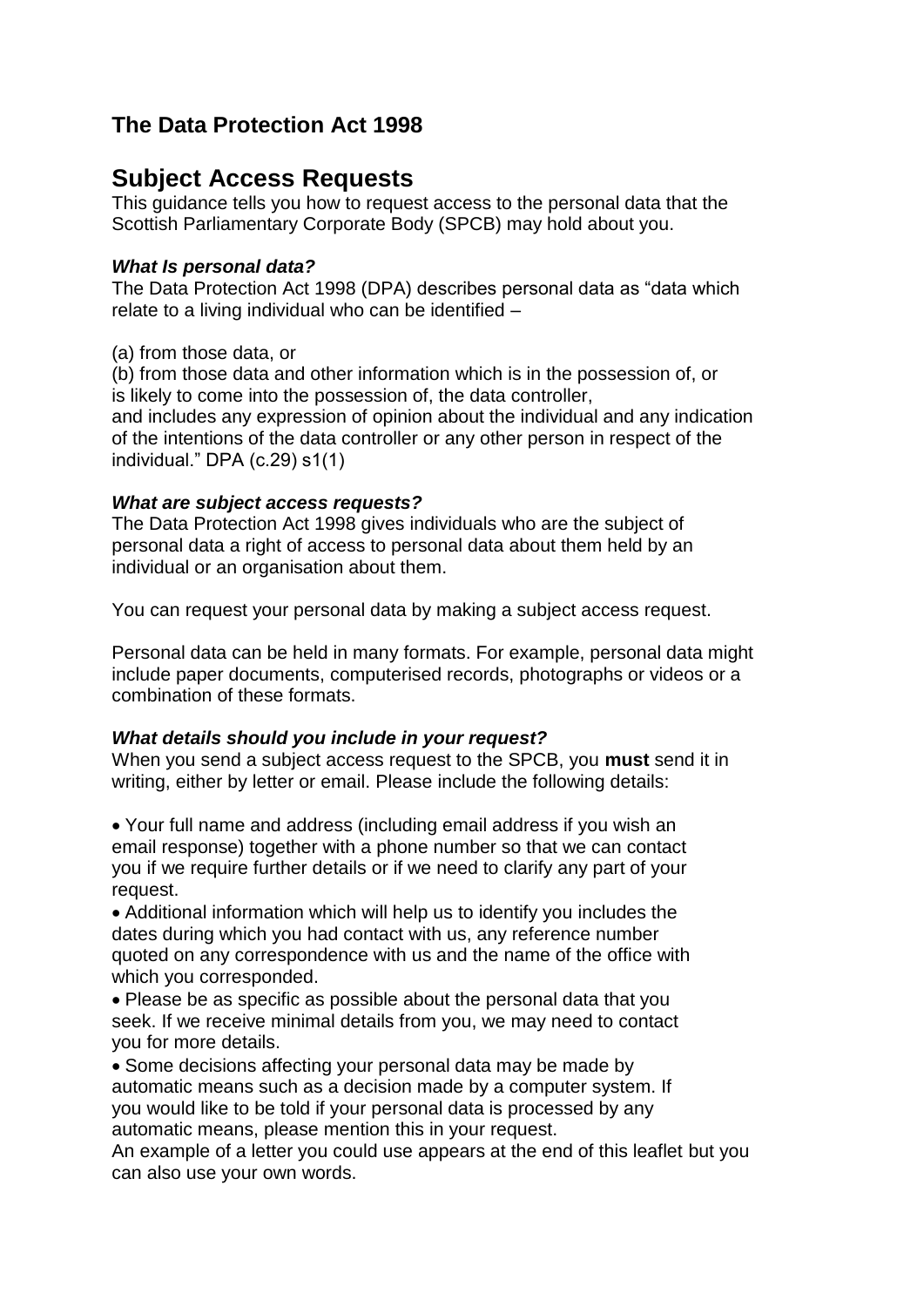## *How will we respond to your request?*

The SPCB will ensure that you receive a reply to your subject access request within the statutory 40 days.

We will contact you if we are unable to provide the information you want until we get more details from you. We will not deal with your request until this additional information has been received.

The 40 day time limit is calculated from the day on which the SPCB has both the required fee (if appropriate) and the necessary information to confirm your identity and to locate the data .

#### *What will it cost?*

Generally up to £10 may be charged but there are special rules that may apply.

#### *What can I expect to be sent to me?*

You are entitled to be told **if** any personal data is held about you by the SPCB **and if so** to be:

• given a description of that data;

told for what purpose(s) the data is processed (obtaining, recording, holding, obtaining or using). An example of this would be if the information held about you is processed for the purpose of maintaining your contact details so that you can be kept up to date about relevant events or publications;

Told about the recipients or types of recipients to whom your personal data may be disclosed. In other words, to be told if your personal data is passed by us to anybody else.

You are entitled to be:

provided with a copy of the information described above with any abbreviations or specialist terminology explained;

• given any information available to the SPCB about the source of the personal data – in other words from what source we received it.

given an explanation as to how any automated decisions taken about you have been made and of the logic involved in such automated decisions.

The SPCB is obliged to provide this information to you in a permanent form unless the supply of such a copy is not possible or would involve disproportionate effort. Disproportionate effort is not defined in the DPA but may include the cost, length of time involved and difficulties in providing the information.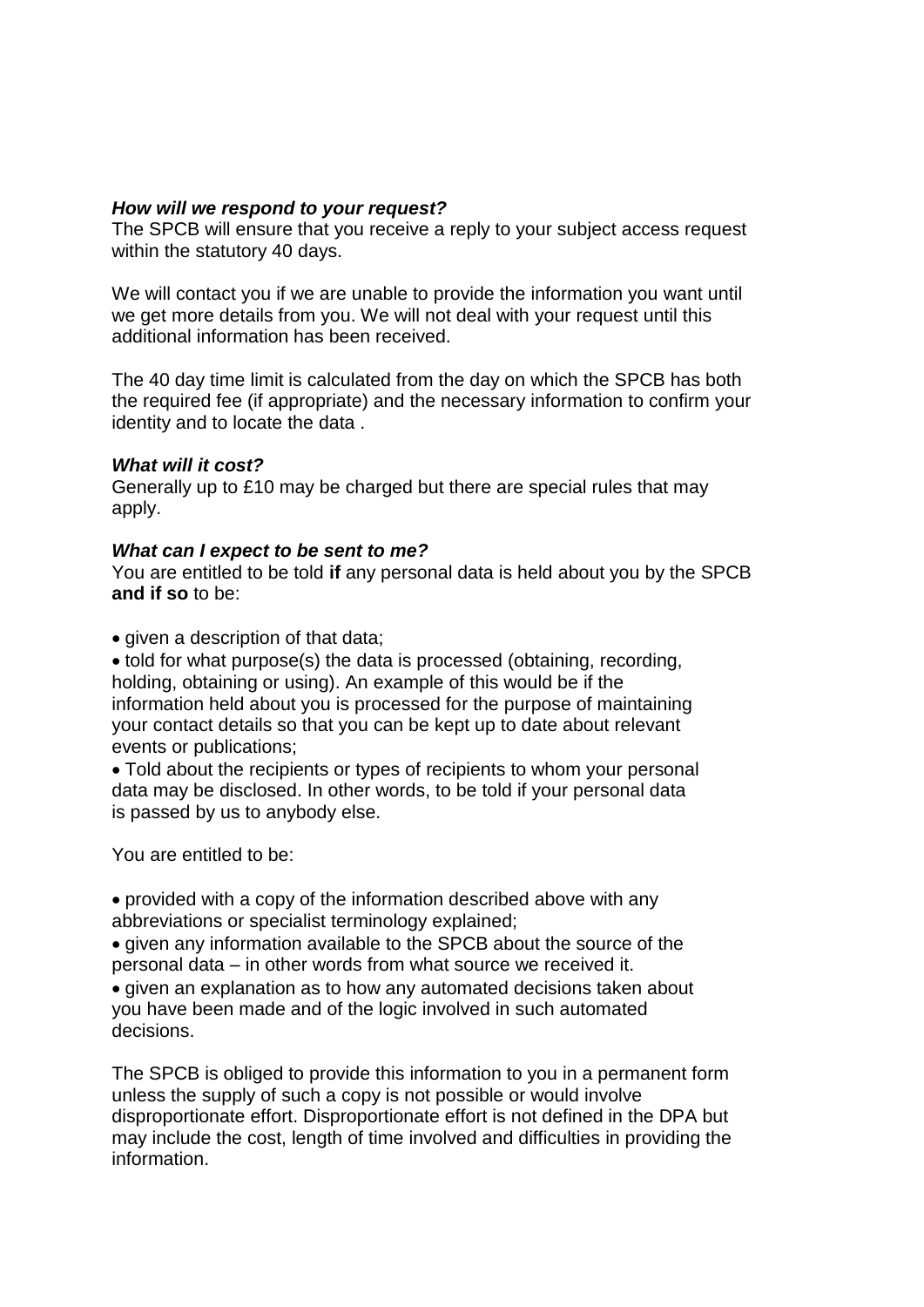### *When can information be withheld?*

There may be circumstances in which the SPCB finds that providing you with the information that you seek involves passing to you the personal data relating to another individual. In these circumstances the SPCB must seek consent from the third party as to the release of that personal data. If the third party does not agree to the release of this information or it is unreasonable in all the circumstances to comply with the request without third party consent, the information is likely to be withheld. There are additional reasons why information may be withheld and these can be found on the **Information** [Commissioners'](http://ico.org.uk/) website at:

[http://ico.org.uk/for\\_organisations/data\\_protection/the\\_guide](http://ico.org.uk/for_organisations/data_protection/the_guide)

Alternatively, please contact the Head of Information Governance – contact details are provided at the end of this guidance.

#### *Sample letter to request access to your personal data*

You may find the following sample letter helpful when putting forward your request. Remember, we **must** receive this request in writing, either by letter or email – a phone call alone isn't sufficient. It may be useful for you to keep a copy of your letter together with a record of any further correspondence.

 Your name and address Your contact phone or e-mail address <u>Date</u> and the contract of the contract of the Date of the Date of the United States of the United States of the U

Attn: Head of Information Governance The Scottish Parliament Edinburgh EH99 1SP

Please send me the information which I am entitled to access under Section 7(1) of the Data Protection Act 1998 in relation to ……………. The personal data that I seek relates to (dates during which you had contact with us, any reference numbers quoted on any correspondence with us / the name of the Office with which you corresponded.

Please also advise me of the reasons for any logic applied to automatic decisions taken by the SPCB relating to Section 7(1) (d) of the Data Protection Act 1998.

If you require further information from me, or if you require a fee, please let me know as soon as possible.

Yours sincerely